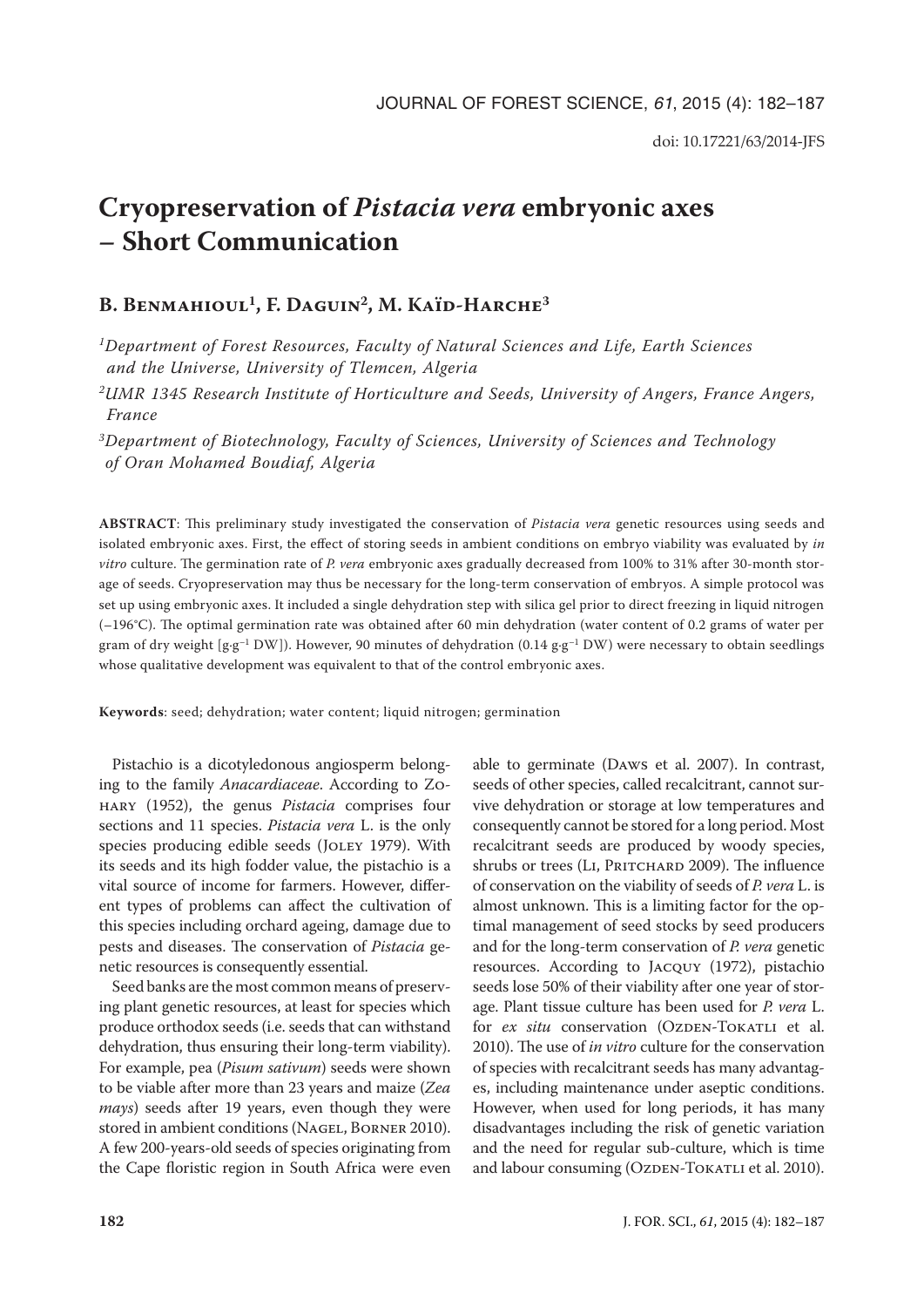



(a) embryonic axes were placed in sterile distilled water to prevent dehydration during isolation; (b) just before dehydration, embryonic axes were placed for 1 minute on sterile filter paper to allow excess water to be absorbed; (c) dehydration over silica gel; (d) comparative size of a whole seed and an embryonic axis, placed near a cryotube; (e) regrowth of an embryonic axis after 3 days of culture; (f–j) after 4 weeks of culture, seedlings from non-cryopreserved (left tube) and cryopreserved (right tube) embryonic axes, without dehydration (f), after 30 (g), 60 (h), 90 (i) and 120 min (j) of dehydration; (k) abnormal development (no root) of cryopreserved axis not scored as germinated;  $b<sub>bar</sub> = 5 mm; e<sub>bar</sub> - k<sub>bar</sub> = 10 mm$ 

Cryopreservation, storage at ultra-low temperatures (generally –196°C, the temperature of liquid nitrogen), could be the method of choice to ensure long-term preservation, with a high safety level and reduced cost (Engelmann 2004). Reports on *Pistacia* cryopreservation are scarce. Whole seeds of *P. vera*, *P. terebinthus* and *P. lentiscus* were cryopreserved (OzDEN-TOKATLI et al. 2007). Cryopreservation of *P. vera* buds with vitrification protocols is currently under development (OZDEN-TOKATLI et al. 2010).

For species like *Pistacia vera*, which produce voluminous seeds, cryopreservation of zygotic embryonic axes could be the answer: because they are much smaller than whole seeds, dozens of embryonic axes could be preserved in a single cryovial. Some articles have been published on the cryopreservation of isolated embryos of various woody species: *Castania sativa*, *Carya* sp., *Juglans cinerea*, *J. nigra* and *J. regia* (Pence 1990), *Quercus suber* and *Q. ilex* (Gonzalez-BENITO et al. 2002). But, to our knowledge, no study has been reported on the cryopreservation of embryonic axes of *Pistacia* species.

This study had two objectives: (*i*) to conduct a preliminary study of the effect of seed storage duration on the viability of *Pistacia vera* embryos, (*ii*) to determine the effect of dehydration on germination and regrowth quality of embryonic axes after cryopreservation.

#### **MATERIALS AND METHODS**

**Plant material and method of disinfection.**  *Pistacia vera* seeds were harvested at maturity (late September) in the El Fehoul orchard (Tlemcen, Algeria), released from their epicarp and dried naturally (about 30% moisture content). Then, they were stored in plastic bags, in ambient and dark conditions (temperature between 19 and 25°C).

Seed disinfection consisted of rinsing in 70% ethanol  $(v/v)$  for 1 min, then soaking for 10 min in a solution of sodium hypochlorite (NaClO 2.6% available chlorine) containing a few drops of a wetting agent. The seeds were then rinsed three times with sterile distilled water. To facilitate the extraction of embryonic axes, seeds were kept overnight in sterile distilled water (BENMAHIOUL et al. 2009).

*In vitro* **germination tests.** Seed lots from three harvest dates were tested in April 2009: 2008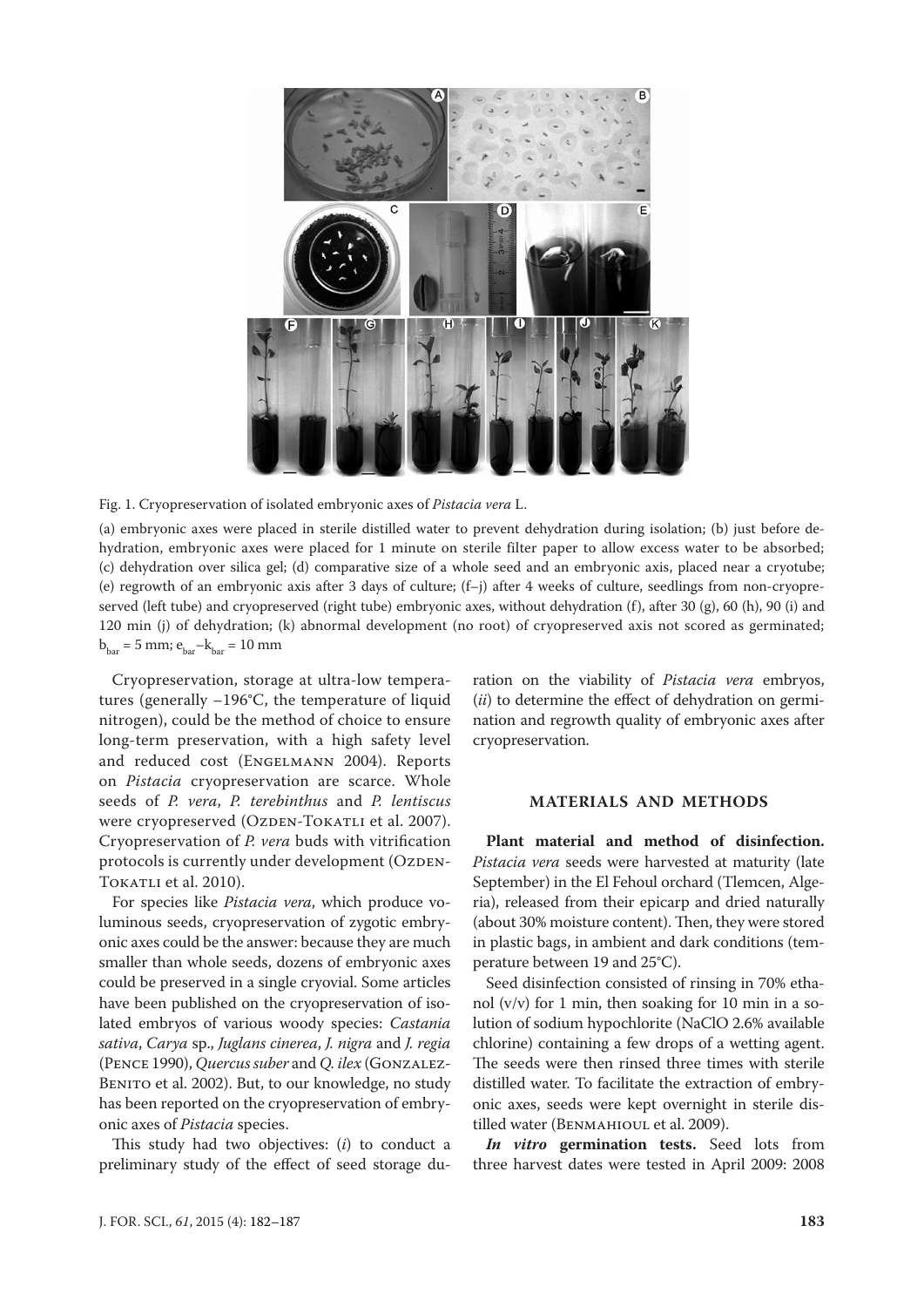(6 months storage), 2007 (18 months storage) and 2006 (30 months storage). To avoid any genotype effect, seeds were harvested from the same tree. The three experimental lots were disinfected separately. Embryos were aseptically removed by opening the seeds with forceps. The embryonic axes were carefully removed from the cotyledon with a scalpel, and plated on a culture medium. A minimum of 55 seeds was used per year.

**Cryopreservation.** For cryopreservation experiments, embryonic axes were isolated from seeds of the last harvest (2008) and that had been stored for 6 months. During dissection, embryonic axes were placed in a Petri dish containing sterile distilled water to prevent dehydration (Fig. 1a). Just before dehydration, they were placed on sterile filter paper for 1 min to absorb excess water (Fig. 1b).

For dehydration, 12 axes were placed on a 55-mm glass Petri dish and then were enclosed in a 160 ml glass jar containing 40 g of activated silica gel (Fig. 1c). Dehydration was performed in the dark at room temperature (22°C) to test durations: 0, 30, 60, 90 and 120 min. The axes were then transferred to cryotubes  $(13.5 \times 48.3 \text{ mm})$  (6 to 7 axes per tube) and quickly immersed in liquid nitrogen. After two hours of storage at –196°C, the cryotubes were plunged into a water bath at 40°C for 1 min. The embryonic axes were then cultivated. For each dehydration duration, control axes were directly cultivated without cryopreservation. Twenty axes were used per treatment. To determine water content (in grams of water per gram of dry weight [g  $g^{-1}$  DW]), 20 embryonic axes per treatment were dried in an oven at 65°C for 24 h.

**Nutrient media and culture conditions.** The isolated embryonic axes were seeded in glass test tubes ( $22 \times 150$  mm) containing 15 ml of MS0, a Murashige and Skoog (1962) medium without growth regulators and supplemented with 2  $g·l^{-1}$  of activated charcoal and  $4$  g $\cdot$ l<sup>-1</sup> agar (BENMAHIOUL et al. 2009). Cultures were placed at 22°C, in the dark for the first three days, and then kept at a 16 h photoperiod with irradiance of 40  $\mu$ mol·m<sup>-2</sup>·s<sup>-1</sup>.

**Statistical analyses.** For these preliminary experiments, no replication was made. Results were evaluated after 30 days of *in vitro* culture. During these experiments, an embryo was considered to have germinated when both the radicle and the shoot had elongated. *In vitro* germination percentages were compared using Pearson's Chi-squared test of independence at a significance level of *P* < 0.05. Seedling data (shoot and root length, number of leaves and nodes per seedling, biomass production of the aerial part and of the root) were tested using the Kruskal-WALLIS one-way analysis of variance.

# **RESULTS AND DISCUSSION**

# **Effect of seed storage on the viability of isolated embryonic axes**

Conservation in ambient conditions significantly affected *P. vera* seed viability. The *in vitro* germination of the embryonic axes isolated from seeds stored for 6 months was 100%, whereas it was 87.3% (48/55) for axes isolated from seeds harvested 18 months earlier and 30.9% (21/68) for 30 months previously. This suggests that beyond one year of storage, *P. vera* embryos gradually lose their ability to germinate. This preliminary result is in agreement with the results of Jacquy (1972), who observed a reduction in the *in vivo* germination of Pistacia vera stored seeds. PIOTTO and Di Noi (2003) reported that *P. lentiscus* seeds could lose their viability 'in a comparatively short space of time' but did not provide any information on *P. vera*. Bani-Aameur and Alouani (1999) also highlighted the effect of storage on seed longevity in a species ecologically close to pistachio: the argan tree (*Argania spinosa* L.). These authors reported that the germination percentage of whole kernels stored at room temperature did not exceed 27%. However, storing *Afzelia africana* seeds, with a natural water content of 0.09  $g \cdot g^{-1}$  DW, under ambient conditions for at least 33 months only slightly reduced their germination rate (BATIONO et al. 2001) which was 80% instead of 90% for the freshly collected seeds.

Further experiments are needed to identify the conditions which would allow effective and simple medium-term storage of *Pistacia vera* seeds. This would help seed producers to manage their seed stocks optimally.

For long-term conservation, cryopreservation of embryonic axes is often considered for recalcitrant seeds or for seeds that are difficult to store (Li, PRITCHARD 2009).

#### **Cryopreservation of embryonic axes**

#### *Effect on in vitro germination*

Regrowth of embryonic axes was visible as early as on the third day of culture (Fig. 1e). In living explants, three kinds of development were distinguished: germination leading to complete plantlets, abnormal germination (usually without a root) and callus proliferation. Dehydration, at least up to 0.09  $g \cdot g^{-1}$  DW, did not influence the germination of the embryonic axes (Table 1). Mean germination ranged from 85% to 100%. The tolerance of embryonic axes to liquid nitrogen depended on moisture con-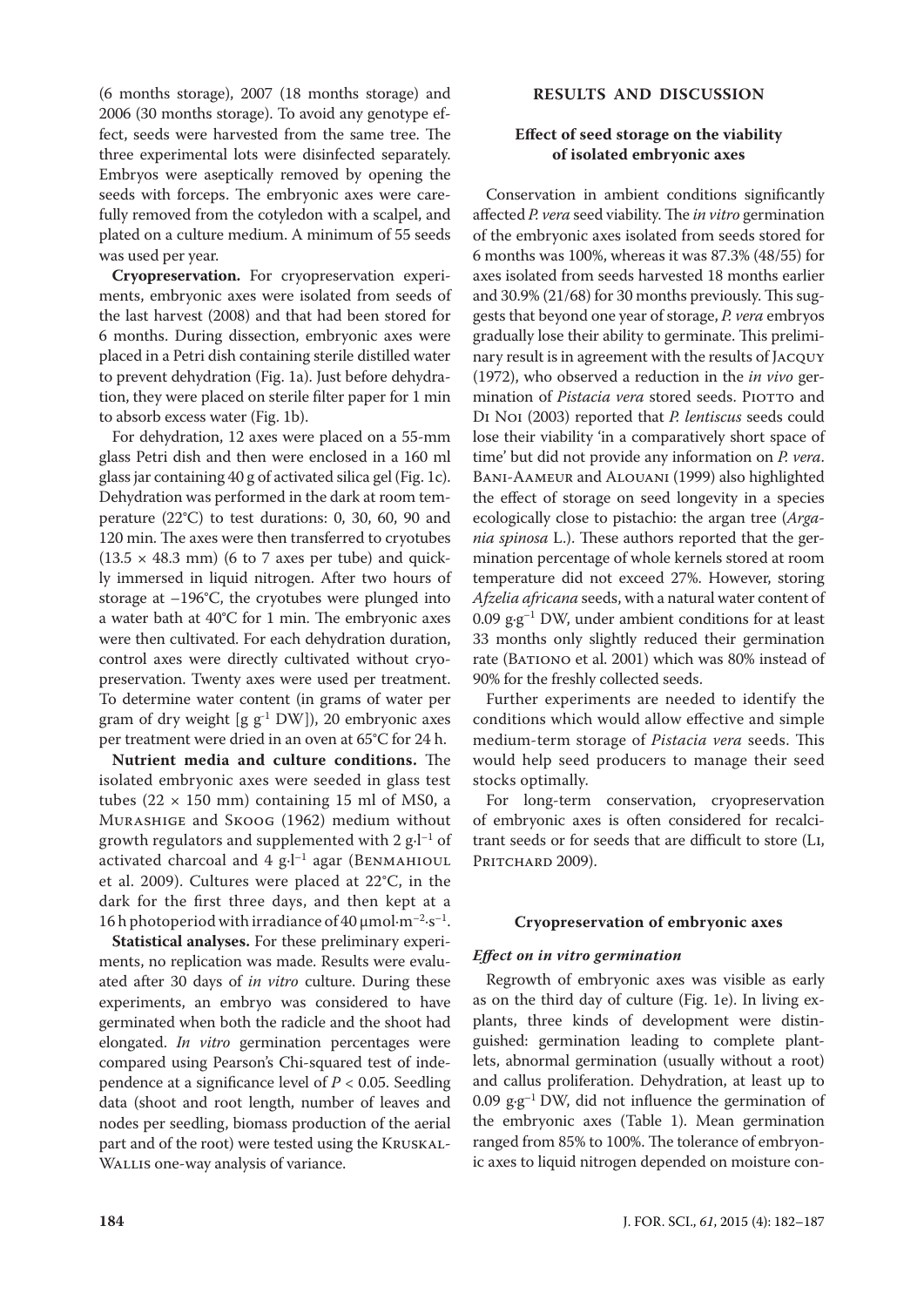Table 1. *In vitro* germination of embryonic axes of *Pistacia vera* L. after dehydration or dehydration + cryopreservation ( $n = 20$  embryonic axes per treatment)

| Duration of<br>dehydration<br>(min) | <b>IWC</b>            | <b>FWC</b> | <i>In vitro</i> germination* |           |
|-------------------------------------|-----------------------|------------|------------------------------|-----------|
|                                     | $(g \cdot g^{-1} DW)$ |            | DН                           | $DH + LN$ |
| $\mathbf{0}$                        | 1.05                  |            | 85                           | 0         |
| 30                                  | 1.06                  | 0.42       | 95                           | 10        |
| 60                                  | 1.01                  | 0.20       | 100                          | 90        |
| 90                                  | 1.05                  | 0.14       | 100                          | 85        |
| 120                                 | 1.06                  | 0.09       | 95                           | 100       |

the interaction between the water content of em-<br>the shoot had elegated dehydration; DH – dehydration; LN – liquid nitrogen; \*an em-<br>whole seeds (MAKEEN et al. 2005). bryo was considered to have germinated when the radicle and the shoot had elongated

tent. In the absence of dehydration (1.05  $g \cdot g^{-1}$  DW), no embryo germinated after freezing. The optimal germination after cryopreservation (95—100%) — are usually lethal, when the explants are ex was observed with a water content between 0.2 and very low temperatures  $(-196^{\circ}C)$ . For 0.1  $g·g<sup>-1</sup>$  DW (Table 1, Fig. 1h–j). It should be noted *indica* embryonic axes, the best result that in our experiment we did not determine the natural tolerance of the embryonic axes to cryopreser-  $0.23$  g·g<sup>-1</sup> DW (BERJAK, DUMET 1996) vation as our seed sterilization and dissection proce-<br>suber, the optimal water content of the state of the sterilization and dissection procedures might have hydrated them.  $0.1$  g.g  $\cdot$  D w  $(1$  able 1, Fig. 1n–)). It should be noted than the embryonic axes, the best result

Our optimal results are slightly better than those reported for whole seeds of *Pistacia vera* (Ozpen-TOKATLI et al. 2007). In their work, even without dehydration, with a natural water content of  $0.25$  g·g<sup>-1</sup> DW, 32% of seeds were able to germinate after cryopreservation. However, the germination was increased with a preliminary dehydration step. Dehydration for 4–12 h over silica gel (corresponding to a water content of 0.14 to 0.13  $g \cdot g^{-1}$  DW) produced the best germination 61-90% (OZDEN-Tokatli et al. 2007). In *Citrus suhuiensis* (cv. Li- $\frac{120}{20}$  1.00 0.09 0.09 9.3 100 mau Langkat), after cryopreservation, the survival  $\mu$ C – mitial water content; F WC – Final water content arter of embryonic axes was also higher than that of whole seeds (Makeen et al. 2005). n of dehydration (may can<br>IWC – Initial water content; FWC – Final water content after of embryonic axes was also higher

> bryonic axes at freezing and their viability has been bryonic axes at freezing and their viability has been demonstrated in other species. Dehydration limits the formation of intracellular ice crystals, which are usually lethal, when the explants are exposed to very low temperatures (–196°C). For *Azadirachta indica* embryonic axes, the best results after cryopreservation were obtained with a water content of 0.23 g·g–1 DW (Berjak, Dumet 1996). For *Quercus suber*, the optimal water content of the axes (Gonzalez-Benito et al. 2002) for survival after cryo-



Fig. 2. Effect of the duration of dehydration on the development of *Pistacia vera* seedlings from dehydrated (DH) and dehydrated and cryopreserved (DH + LN) embryonic axes: (a) shoot, (b) root length, (c) average number of leaves, (d) nodes per seedling observations were made after 30 days of culture, bars with the same letter were not significantly different at *P* < 0.05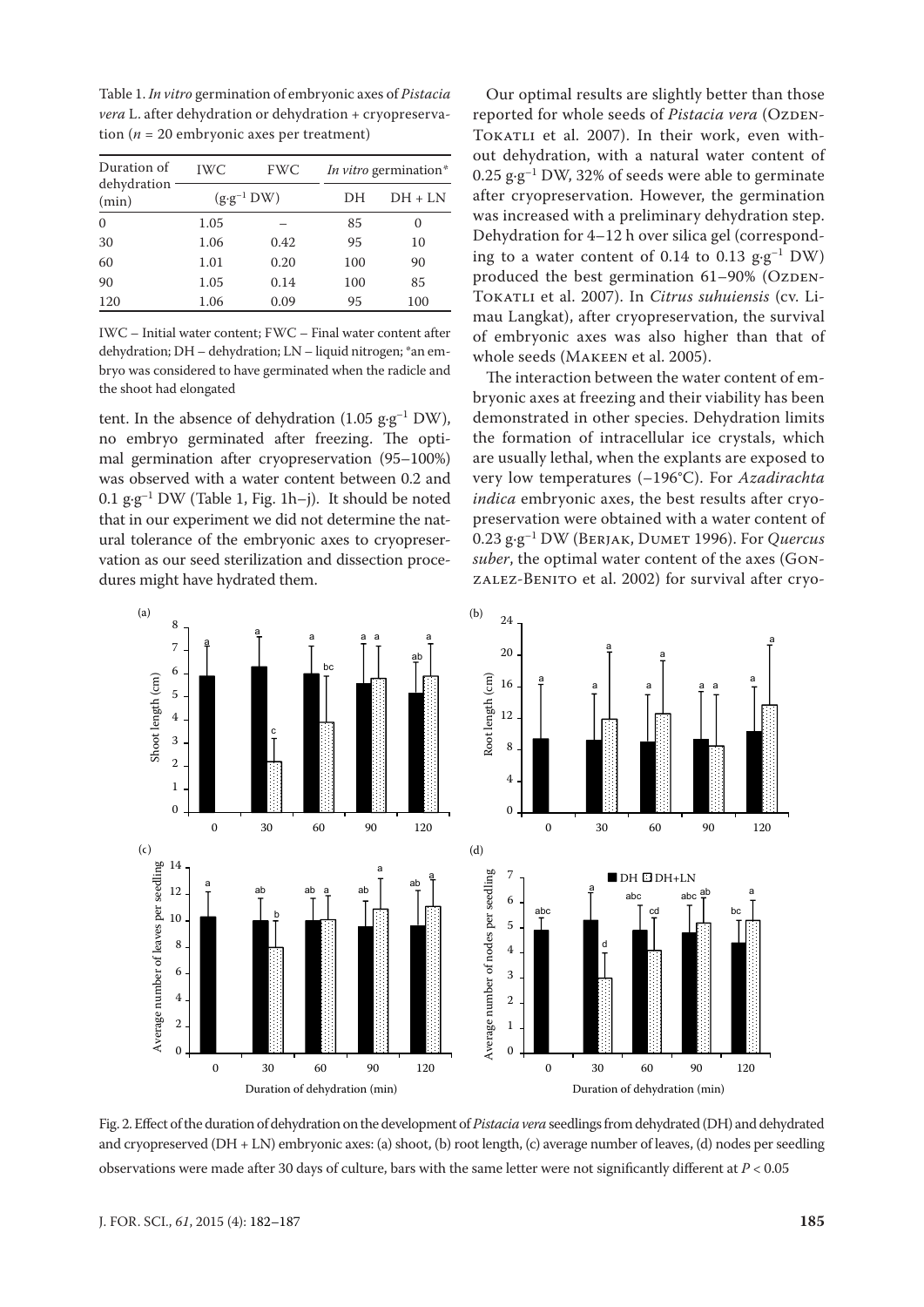

Fig. 3. Effect of the duration of dehydration on biomass production by *Pistacia vera* seedlings grown from dehydrated (DH) and dehydrated and cryopreserved (DH + LN) embryonic axes: (a) fresh biomass of the aerial part, (c) of the root, (b) dry matter of the aerial part, (d) of the root

measurements were made after 30 days of culture; bars with the same letter were not significantly different at *P* < 0.05

preservation was 0.34  $g·g<sup>-1</sup>$  DW. But the germination rate was low. Cryopreservation of embryonic axes of some woody species is difficult. For butternut (*Juglans cinerea*), 36% of embryos isolated with approximately 3 mm of cotyledonary tissue germinated after exposure to  $-196^{\circ}C$  (BEARDMORE, Wendy 1998). In some cases, the use of cryoprotective media significantly improved survival after freezing. De BOUCAUD et al. (1991) showed that a cryoprotective solution containing 5 M 1,2-propanediol and 20% sucrose improved the results obtained in the common walnut (*Juglans regia* L.). Pre-culture in an enriched sugar solution increased the survival of cryopreserved excised embryos of Zizania texana (WALTERS et al. 2002). However, our preliminary work indicated that no such cryoprotective treatments would be necessary to obtain a high germination rate for embryonic axes of *Pistacia vera.*

### *Effect on in vitro development*

*In vitro* seedlings that developed from embryonic axes dehydrated for up to 120 min (0.09  $g·g^{-1}$  DW water content) were similar to the control: after 30 days of culture, no significant differences were observed either in shoot and root length (Fig. 2) or in biomass production (Fig. 3). However, in the case of cryopreserved embryonic axes, the duration of dehydration affected the seedling development. Shoots were significantly shorter (Fig. 2a) when the embryonic axes were dehydrated for less than 90 min (i.e. water content >  $0.14$   $g·g<sup>-1</sup>$  DW). But 60 min of dehydration were sufficient to obtain shoots with a similar number of nodes (and leaves) to the control (Fig. 2c–d). Concerning roots, the shortest dehydration duration tested (30 min) was sufficient to obtain the same growth as that of control embryonic axes (Fig. 2b). Seedlings obtained from cryopreserved axes produced a volume of biomass (fresh and dry matter) equivalent to that produced by controls, whatever the duration of dehydration (Fig. 3).

The quality of the development of cryopreserved *Aesculus hippocastanum* L. embryonic axes was also affected by their water content (Wesley-SMITH et al. 2001). Germination was obtained with a water content of less than 1  $g \cdot g^{-1}$  DW, but the highest proportion of normal germination was with a water content between 0.5 and 0.25  $g·g<sup>-1</sup>$  DW.